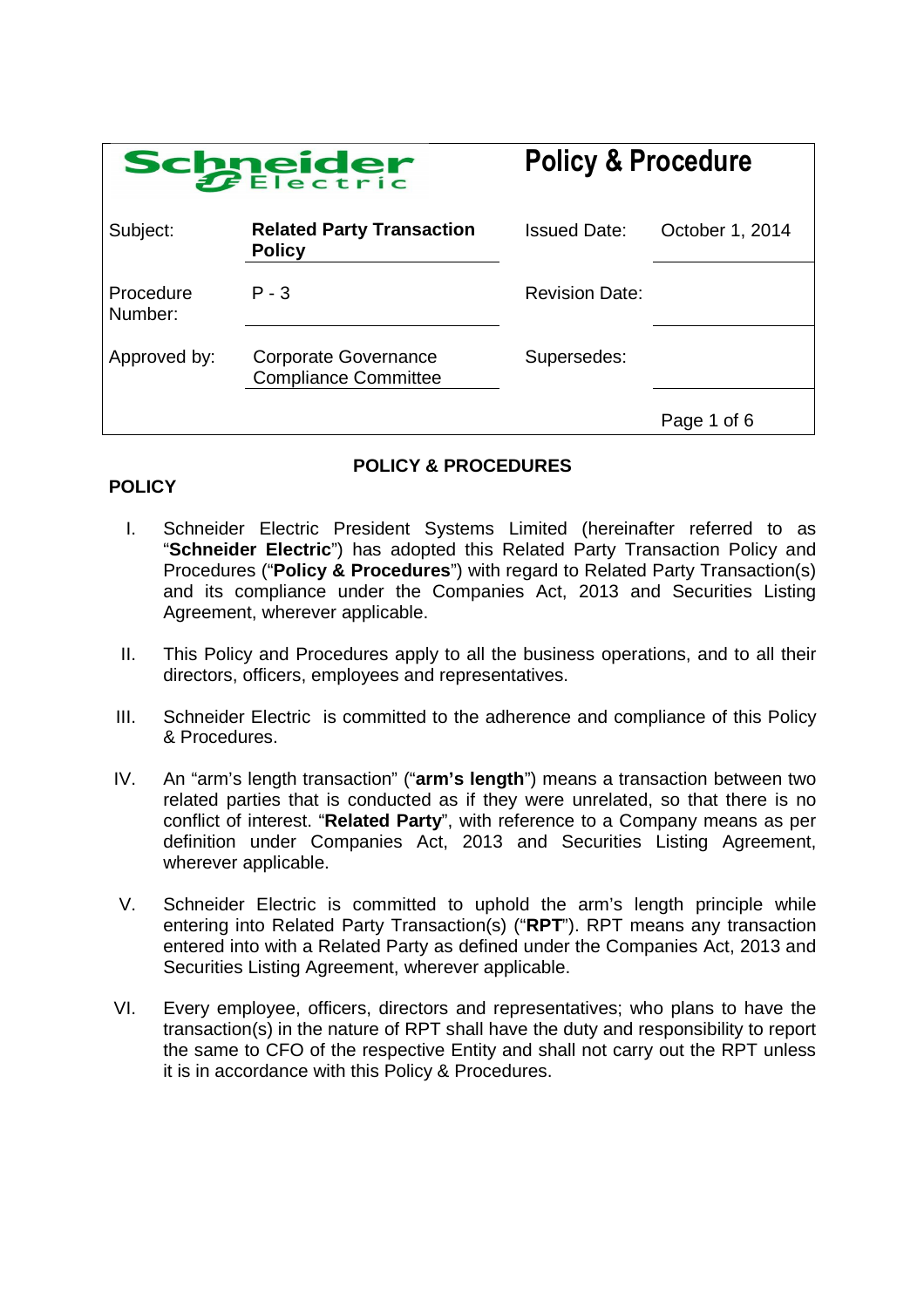| Schneider            |                                                   | <b>Policy &amp; Procedure</b> |                                 |
|----------------------|---------------------------------------------------|-------------------------------|---------------------------------|
| Subject:             | <b>Related Party Transaction</b><br><b>Policy</b> |                               | Effective Date: October 1, 2014 |
| Procedure<br>Number: | $P - 3$                                           |                               |                                 |
|                      |                                                   |                               | Page 2 of 6                     |

VII. Any RPT not disclosed or reported and/or not taken prior approval as per this Policy & Procedures be immediately reported to CFO and Company Secretary for necessary compliance.

# **PROCEDURES**

### **I. Transactions to be classified as RPT are**:

- i. Purchase and sale of Goods, including import and export
	- Import or purchase of component / raw material from related party
	- Export or sale of finished products
	- Import of finished products for trading in India
	- Export of domestically purchased goods
- ii. Provision/ supply of Services
	- Research & Development services
	- Information Technology and IT enabled services (IT & ITES)
	- Engineering services
	- Manpower supply services
- iii. Procurement/ receipt of services
	- Management support services
	- Research & Development services
	- Engineering services
- iv. Cost sharing agreement amongst the group companies to share external cost in an agreed proportion
	- Sharing of real estate/ infrastructure cost
	- Software license cost sharing
	- Any other third party services sharing
	- Agents fee charge back between group companies
- v. Purchase and/or sale of movable and immovable assets
- vi. Right to use of Intellectual Property
- vii. Any other category of RPT that comes up in the ordinary course of business or otherwise; under the Companies Act, 2013 and Securities Listing Agreement, wherever applicable.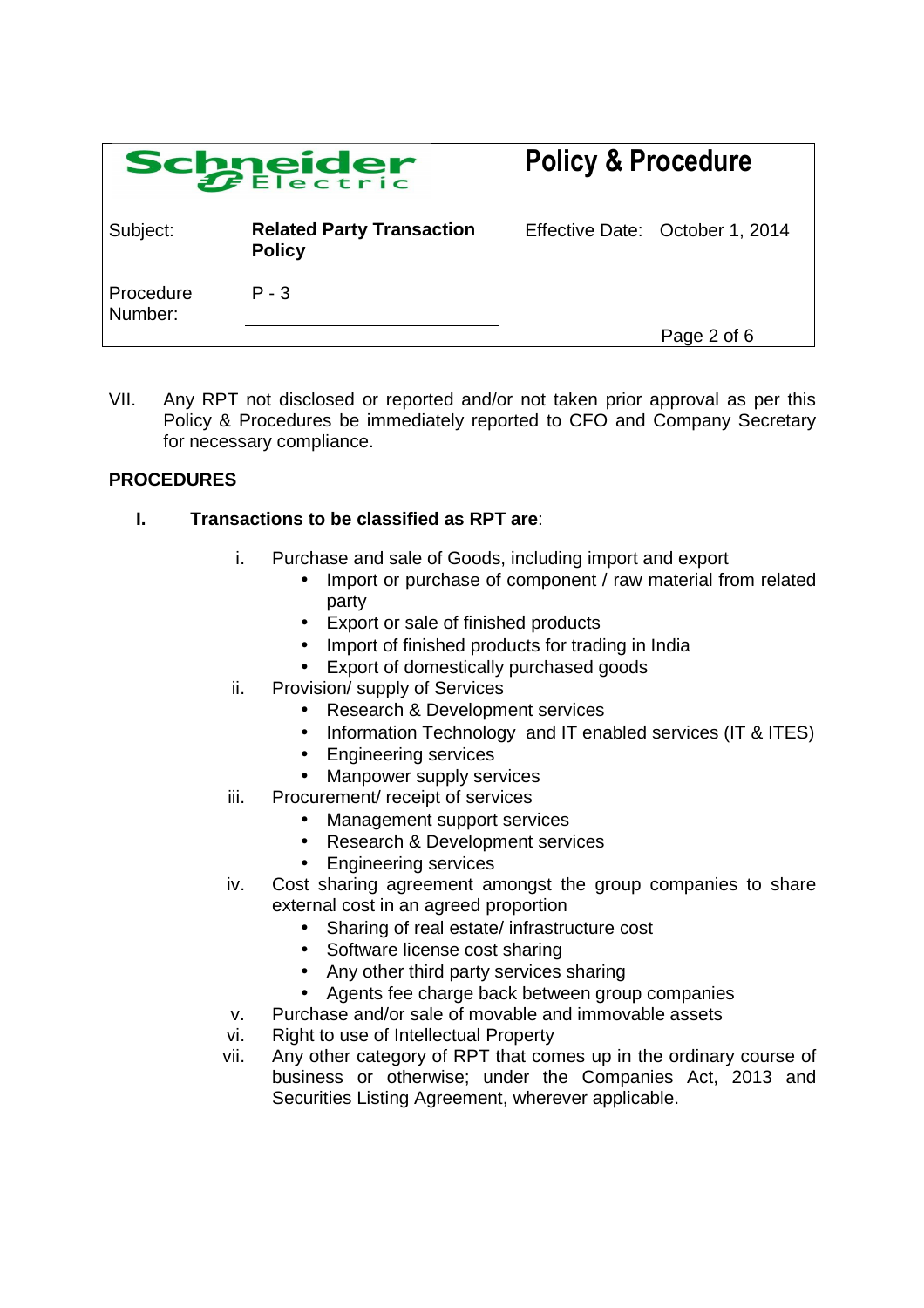| Schneider            |                                                   | <b>Policy &amp; Procedure</b> |                                 |
|----------------------|---------------------------------------------------|-------------------------------|---------------------------------|
| Subject:             | <b>Related Party Transaction</b><br><b>Policy</b> |                               | Effective Date: October 1, 2014 |
| Procedure<br>Number: | P - 3                                             |                               |                                 |
|                      |                                                   |                               | Page 3 of 6                     |

### **II. Methodology of price determination**

- a. The method and manner of determination of arm's length consideration/ price for RPT shall be based on the broad principles that are usually kept in mind while deciding consideration/ price with an unrelated party. Depending upon the nature and circumstances of transaction any of the following methods shall be followed :
	- i. Comparable uncontrolled price
	- ii. Cost plus method
	- iii. Transactional net margin method
	- iv. Cost sharing/ allocation
	- v. Profit Split Method
	- vi. Reduction of loss method
	- vii. Resale price method
	- viii. Any other appropriate method
- b. To avoid any confusion in understanding the above methods, reliance shall be placed on the provisions of Income Tax Act 1961 and the Rules made there under, to the extent applicable.

### **III. Responsibility & Accountability Matrix:**

- i. **CFO/Finance Head of Entity ("CFO")**
	- a. The main responsibility of ensuring compliance with the Policy and Procedures shall rest with CFO,
	- b. CFO shall create a mechanism whereby all RPTs are brought to his/her knowledge including all relevant details and rationale of the transaction, including; nature of transaction, annual volume and value of transactions, single or repetitive transaction, method of price determination,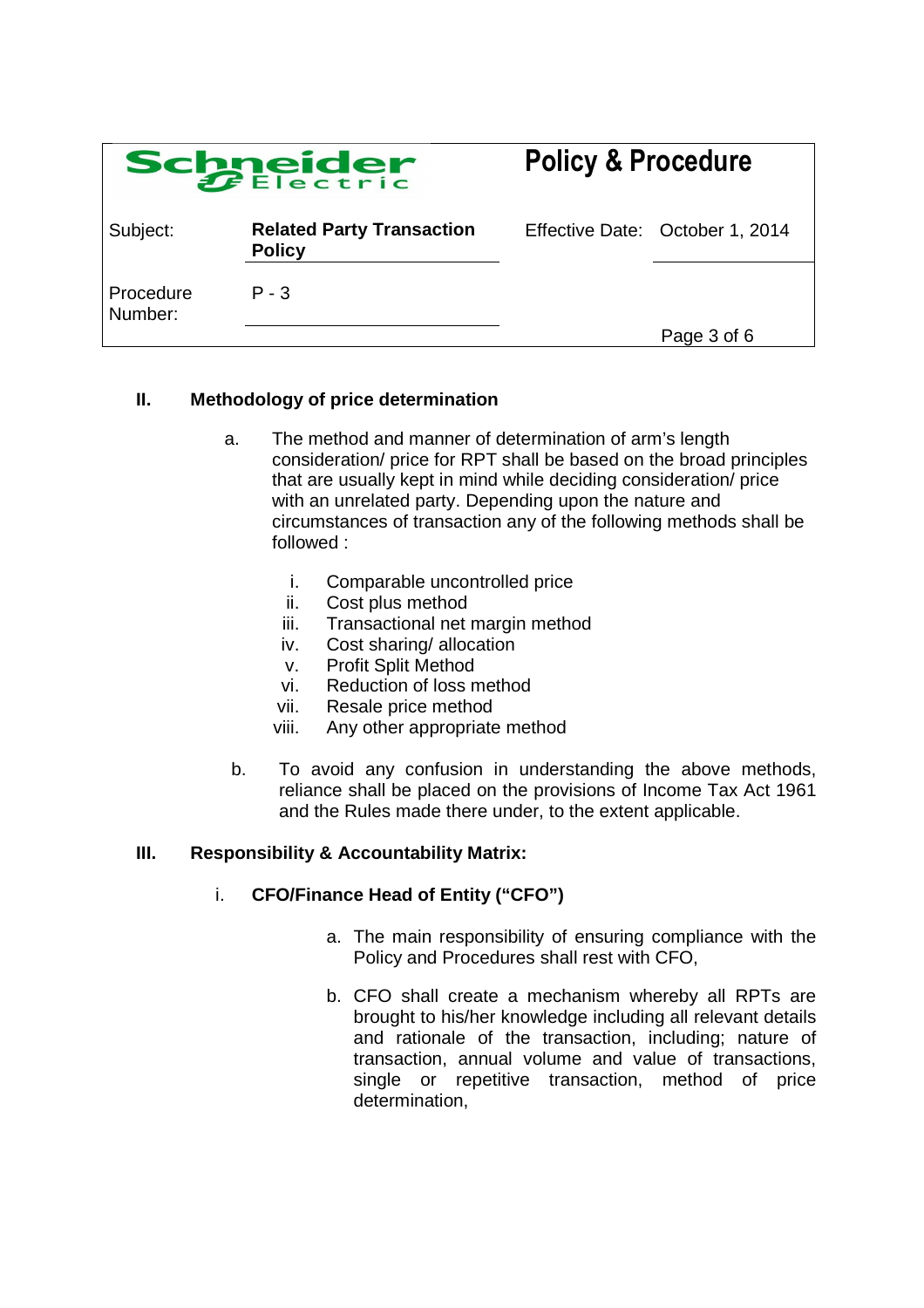| Schneider            |                                                   | <b>Policy &amp; Procedure</b>   |  |
|----------------------|---------------------------------------------------|---------------------------------|--|
| Subject:             | <b>Related Party Transaction</b><br><b>Policy</b> | Effective Date: October 1, 2014 |  |
| Procedure<br>Number: | $P - 3$                                           |                                 |  |
|                      |                                                   | Page 4 of 6                     |  |

- c. CFO shall ensure that such mechanism includes equal participation from GSC, IPO, R&D, Commercial participation from GSC, operations, HR, HRSS and any other necessary stakeholders. All above stakeholders' participation is mandatory,
- d. CFO shall upon receiving validation of the RPT from the Core Committee place to the respective Audit Committee and/or Board and/or Shareholders of the respective Entities, as the case may be, for necessary approval,
- e. CFO shall take prior approval of the proposed RPT including draft terms and conditions of the RPT in quarterly Audit Committee and/or Board and/or Shareholders meeting, and shall also place details of RPT carried out during the previous quarter in quarterly Audit Committee and/or Board.

#### ii. **Core Committee**

- a. Core Committee shall comprise representation from Treasury & Reporting, Tax and Legal,
- b. CFO of respective Entities shall empower the Core Committee to review and validate all RPT and relevant RPT agreements,
- c. Core Committee shall review all details and data provided by CFO and seek further details, if necessary, for any review and validation,
- d. The Core Committee shall validate that:
	- i. Such transaction(s) have business reasons for Schneider Electric to enter into,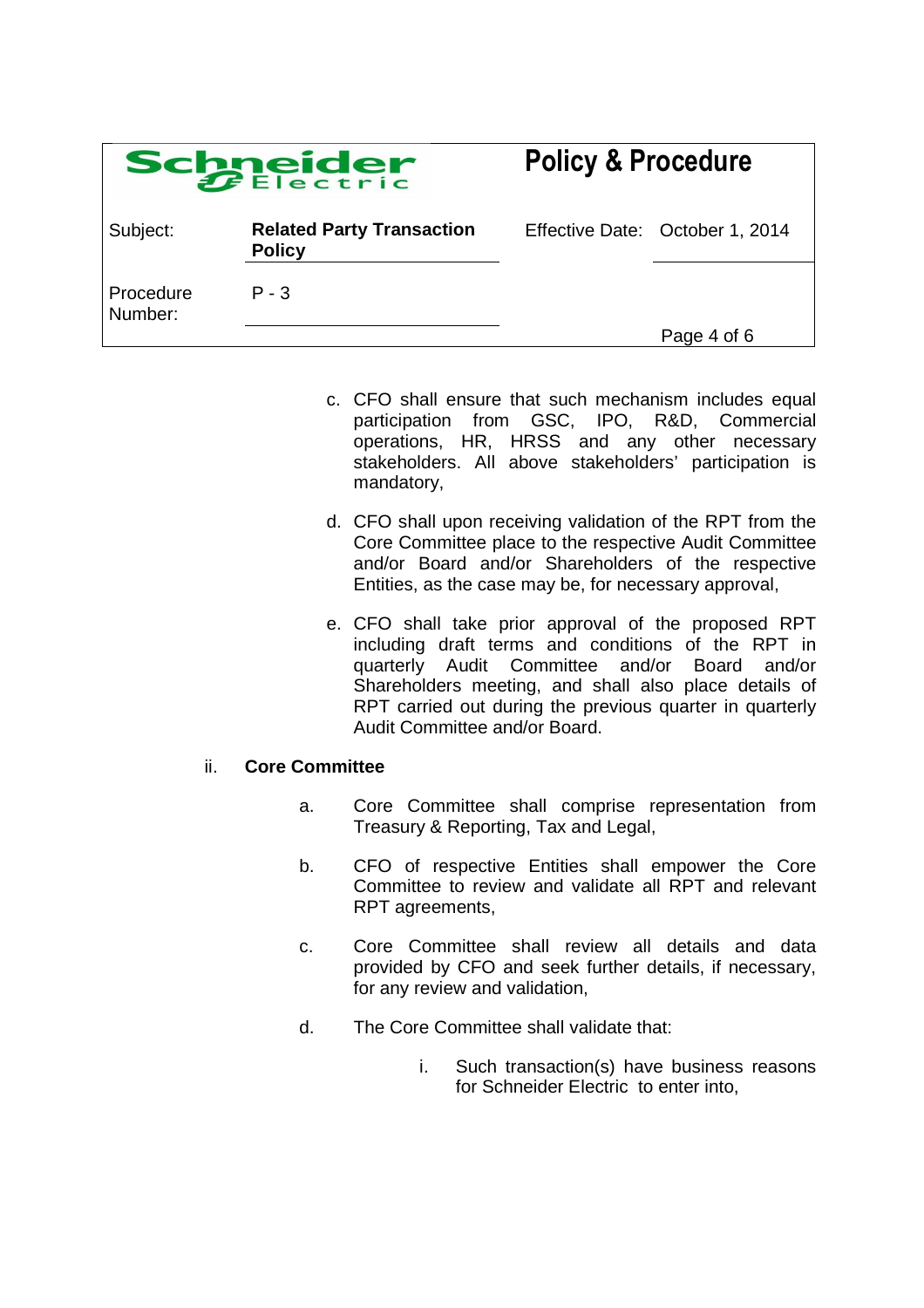| Schneider            |                                                   | <b>Policy &amp; Procedure</b> |                                 |
|----------------------|---------------------------------------------------|-------------------------------|---------------------------------|
| Subject:             | <b>Related Party Transaction</b><br><b>Policy</b> |                               | Effective Date: October 1, 2014 |
| Procedure<br>Number: | P - 3                                             |                               | Page 5 of 6                     |

- ii. Such transaction(s) do not affect the independence of an independent director(s) or common director(s) or KMP(s),
- iii. Such transaction(s) meet the arm's length principle.
- e. Core Committee will be guided by Tax Team on determination of appropriate arm's length pricing methodology.

#### iii. **Company Secretary**

- a. Company Secretary shall be responsible to draft and execute necessary RPT Agreements and be the custodian of the said Agreements,
- b. To monitor the compliance of the provisions of the Companies Act, 2013 ("**Act of 2013**'), Rules and Securities Listing Agreement, and
- c. Maintain a register of all RPT Agreement(s) both in physical and electronic form.

### iv. **Finance Shared Service team** ("**FiSS**")

- a. Maintain data base of all RPT,
- b. Ensure no payment is made or invoice is raised under RPT without appropriate RPT Agreement(s) in place.
- c. Make payments as per RPT Agreement terms and Maintain all accounting for all RPT, and
- d. Provide quarterly report of all RPT to the CFO of the respective Entities.